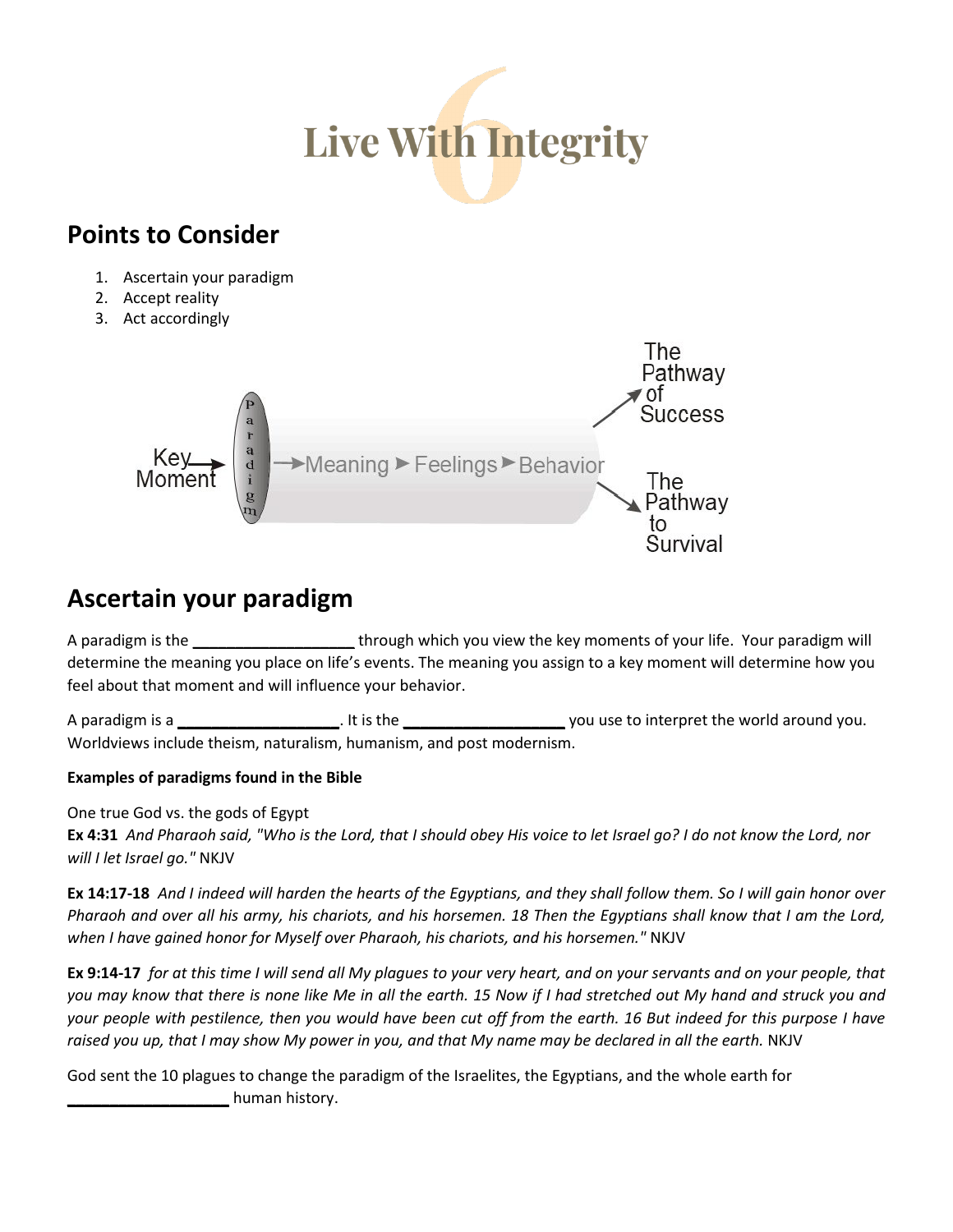**Gal 1:22-24** *22 And I was unknown by face to the churches of Judea which were in Christ. 23 But they were hearing only, "He who formerly persecuted us now preaches the faith which he once tried to destroy." 24 And they glorified God in me.* NKJV

On the road to Damascus Paul's worldview changed from a Jewish worldview to a Christian worldview. As a result, his behavior changed from one who **being a contract to the state of the contract** one who **\_\_\_\_\_\_\_\_\_\_\_\_\_\_\_\_\_\_\_** Christ's gospel.

You can never have true inner peace if your actions are **\_\_\_\_\_\_\_\_\_\_\_\_\_\_\_\_\_\_\_** with your paradigm or your conscience.

**Warning! It is possible to have inner peace without having peace with God.**

# **Accept Reality**



#### **Biblical Examples**

**2 Kings 6:14-18** *Therefore he sent horses and chariots and a great army there, and they came by night and surrounded the city. 15 And when the servant of the man of God arose early and went out, there was an army, surrounding the city with horses and chariots. And his servant said to him, "Alas, my master! What shall we do?" 16 So he answered, "Do not fear, for those who are with us are more than those who are with them." 17 And Elisha prayed, and said, "Lord, I pray, open his eyes that he may see." Then the Lord opened the eyes of the young man, and he saw. And behold, the mountain was full of horses and chariots of fire all around Elisha. 18 So when the Syrians came down to him, Elisha prayed to the Lord, and said, "Strike this people, I pray, with blindness." And He struck them with blindness according to the word of Elisha.* NKJV

| Elisha's servant's perspective changed once he understood the | of God's army surrounding |
|---------------------------------------------------------------|---------------------------|
| Elisha.                                                       |                           |
| Instead of living in fear, he could live with                 |                           |

**Num 13:26-33** *Now they departed and came back to Moses and Aaron and all the congregation of the children of Israel in the Wilderness of Paran, at Kadesh; they brought back word to them and to all the congregation, and showed them the fruit of the land. 27 Then they told him, and said: "We went to the land where you sent us. It truly flows with milk and honey, and this is its fruit. 28 Nevertheless the people who dwell in the land are strong; the cities are fortified and*  very large; moreover we saw the descendants of Anak there. 29 The Amalekites dwell in the land of the South; the *Hittites, the Jebusites, and the Amorites dwell in the mountains; and the Canaanites dwell by the sea and along the banks of the Jordan." 30 Then Caleb quieted the people before Moses, and said, "Let us go up at once and take possession, for we are well able to overcome it." 31 But the men who had gone up with him said, "We are not able to go up against the people, for they are stronger than we." 32 And they gave the children of Israel a bad report of the land which they had spied out, saying, "The land through which we have gone as spies is a land that devours its inhabitants, and all the people whom we saw in it are men of great stature. 33 There we saw the giants (the descendants of Anak came from the giants); and we were like grasshoppers in our own sight, and so we were in their sight."* NKJV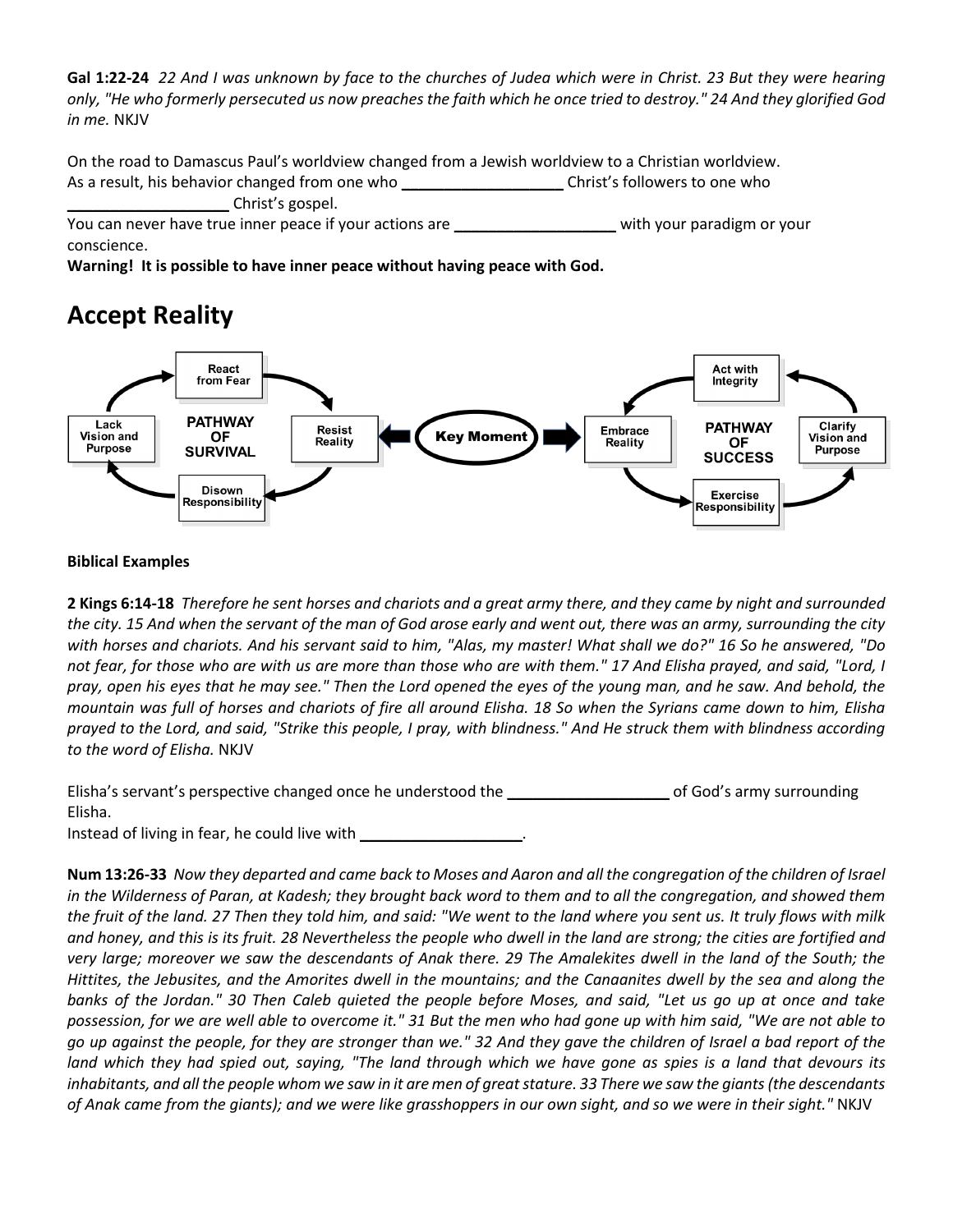**Num 14:6-9** *But Joshua the son of Nun and Caleb the son of Jephunneh, who were among those who had spied out the land, tore their clothes; 7 and they spoke to all the congregation of the children of Israel, saying: "The land we passed through to spy out is an exceedingly good land. 8 If the Lord delights in us, then He will bring us into this land and give it to us, 'a land which flows with milk and honey.' 9 Only do not rebel against the Lord, nor fear the people of the land, for they are our bread; their protection has departed from them, and the Lord is with us. Do not fear them."*  NKJV

The lens through which the 10 spies viewed the land led to *and took them into survival mode.* The lens through which Joshua and Caleb viewed the situation led to **\_\_\_\_\_\_\_\_\_\_\_\_\_\_\_\_\_\_\_** and if followed would have led to success.

#### **Practical Application**

- Write down a description of your lens. How do you see life through your lens?
- What is your view of God and his working in your life? How does your view of God change the way you see things? Remember the story of David and Goliath. Saul and his army saw a giant man. David saw a big God who was about to squash a giant man like he was an ant.
- How do you view other people? When a key moment happens in your life to you instantly think "How is this going to affect me?" or are you immediately concerned with how it will affect others?
- How do you view God's word? Has it shaped your conscience?
- How has God's word shaped your conscience?

## **Act Accordingly**

We can only have true inner peace when our actions are consistent with our paradigm. Our paradigm includes our conscience as well as how we see God, His word, ourselves, and other people.

**Matt 26:69-75** *Now Peter sat outside in the courtyard. And a servant girl came to him, saying, "You also were with Jesus of Galilee." 70 But he denied it before them all, saying, "I do not know what you are saying." 71 And when he had gone out to the gateway, another girl saw him and said to those who were there, "This fellow also was with Jesus of Nazareth." 72 But again he denied with an oath, "I do not know the Man!" 73 And a little later those who stood by came up and said to Peter, "Surely you also are one of them, for your speech betrays you." 74 Then he began to curse and swear, saying, "I do not know the Man!" Immediately a rooster crowed. 75 And Peter remembered the word of Jesus who had said to him, "Before the rooster crows, you will deny Me three times." So he went out and wept bitterly.* NKJV

**Matt 16:13-16** *When Jesus came into the region of Caesarea Philippi, He asked His disciples, saying, "Who do men say that I, the Son of Man, am?" 14 So they said, "Some say John the Baptist, some Elijah, and others Jeremiah or one of the prophets." 15 He said to them, "But who do you say that I am?" 16 Simon Peter answered and said, "You are the Christ, the Son of the living God."* NKJV

**John 6:66-69** *From that time many of His disciples went back and walked with Him no more. 67 Then Jesus said to the twelve, "Do you also want to go away?" 68 But Simon Peter answered Him, "Lord, to whom shall we go? You have the words of eternal life. 69 Also we have come to believe and know that You are the Christ, the Son of the living God."* NKJV

Peter's actions did not match his paradigm, so he went out and **\_\_\_\_\_\_\_\_\_\_\_\_\_\_\_\_\_\_\_** bitterly. It was good that Peter did not have true inner peace.

**Matt 27:3-5** *Then Judas, His betrayer, seeing that He had been condemned, was remorseful and brought back the thirty pieces of silver to the chief priests and elders, 4 saying, "I have sinned by betraying innocent blood." And they*  said, "What is that to us? You see to it!" 5 Then he threw down the pieces of silver in the temple and departed, and *went and hanged himself.* NKJV